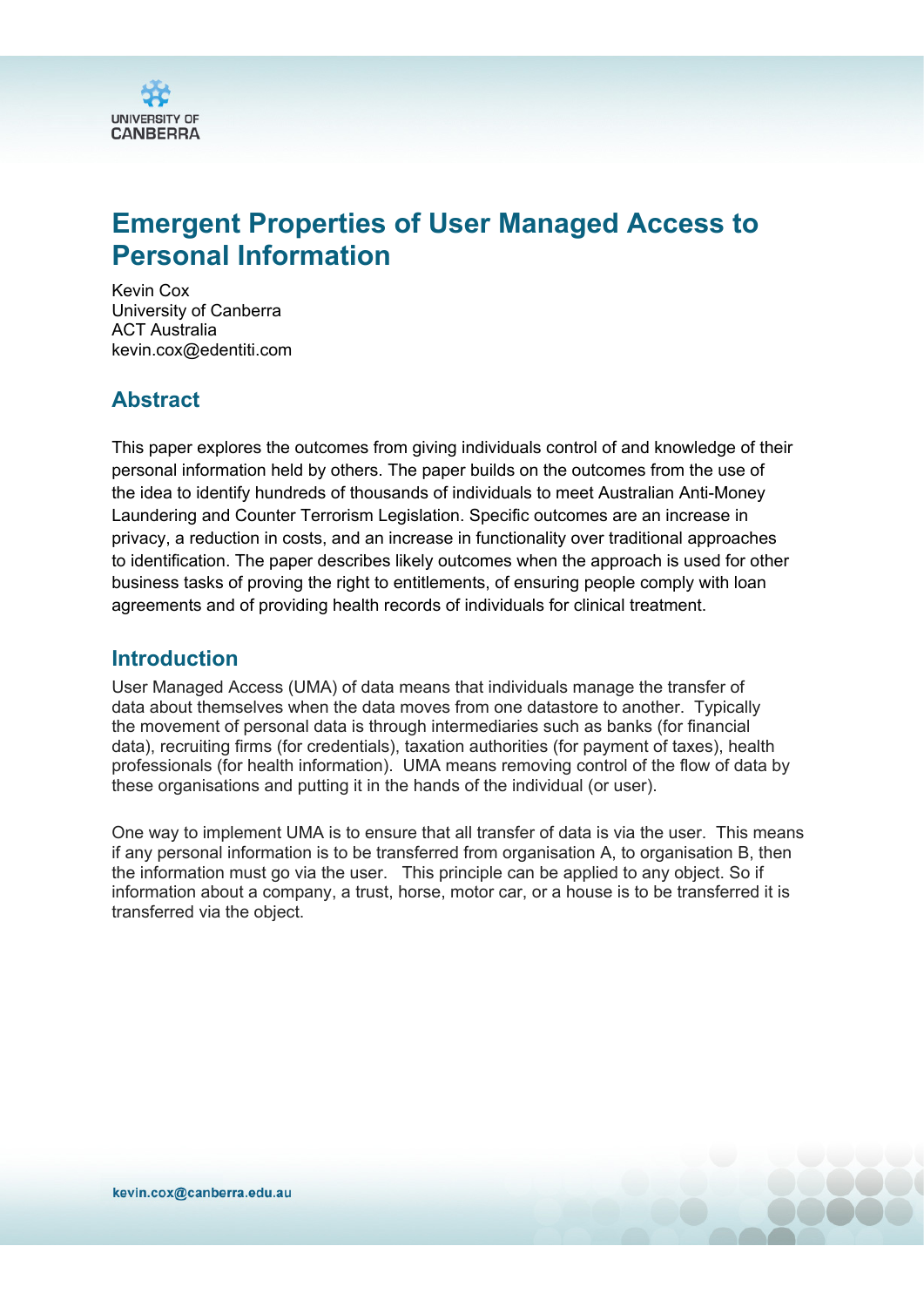



*Figure 1: UMA access to personal data*

The emergent properties of such an UMA implementation are:

- Protection of Personal Privacy
- System complexity reduces from N squared to N
- The need for pre classification of data is removed
- Data stores can be logically integrated without any change to their internal structure or operation
- Transfers can take into account the transaction history of the individual or object
- The system evolves
- The legal structure supporting the system is built around two party agreements which can be covered by contract law.
- A reliable measure of Trust in Identification can be established. An Identity Trust Framework can be constructed around this measure.

Examples of these emergent properties are present in an operational system (greenID) to identify people for organisations who need to comply with Australian anti-money laundering and counter terrorism regulations. (see Chapter 4 of the [Anti](http://www.comlaw.gov.au/Details/F2007L01000) [Money](http://www.comlaw.gov.au/Details/F2007L01000) [Laundering](http://www.comlaw.gov.au/Details/F2007L01000) [and](http://www.comlaw.gov.au/Details/F2007L01000) [Counter](http://www.comlaw.gov.au/Details/F2007L01000) [Terrorism](http://www.comlaw.gov.au/Details/F2007L01000) [Financing](http://www.comlaw.gov.au/Details/F2007L01000) [Rules](http://www.comlaw.gov.au/Details/F2007L01000) [Instrument](http://www.comlaw.gov.au/Details/F2007L01000) [2007](http://www.comlaw.gov.au/Details/F2007L01000) ([No.](http://www.comlaw.gov.au/Details/F2007L01000) [1\)](http://www.comlaw.gov.au/Details/F2007L01000) AML/CTF).

# **An AML/CTF System for Electronic Verification of Personal Identity**

This is a good piece of legislation in that it specifies the objectives of the legislation and leaves it to organisations to show how they comply with the legislation. To paraphrase the legislation it says that organisations must identify people commensurate with the risk of money laundering or financing terrorism. There are suggestions on how this might be done but the legislation is not meant to be prescriptive.

Figure 2 shows a screenshot of UMA based online verification system. To identify themselves the person chooses the data sources and continues to verify data sources until they satisfy the rules for identification as specified by an organisation.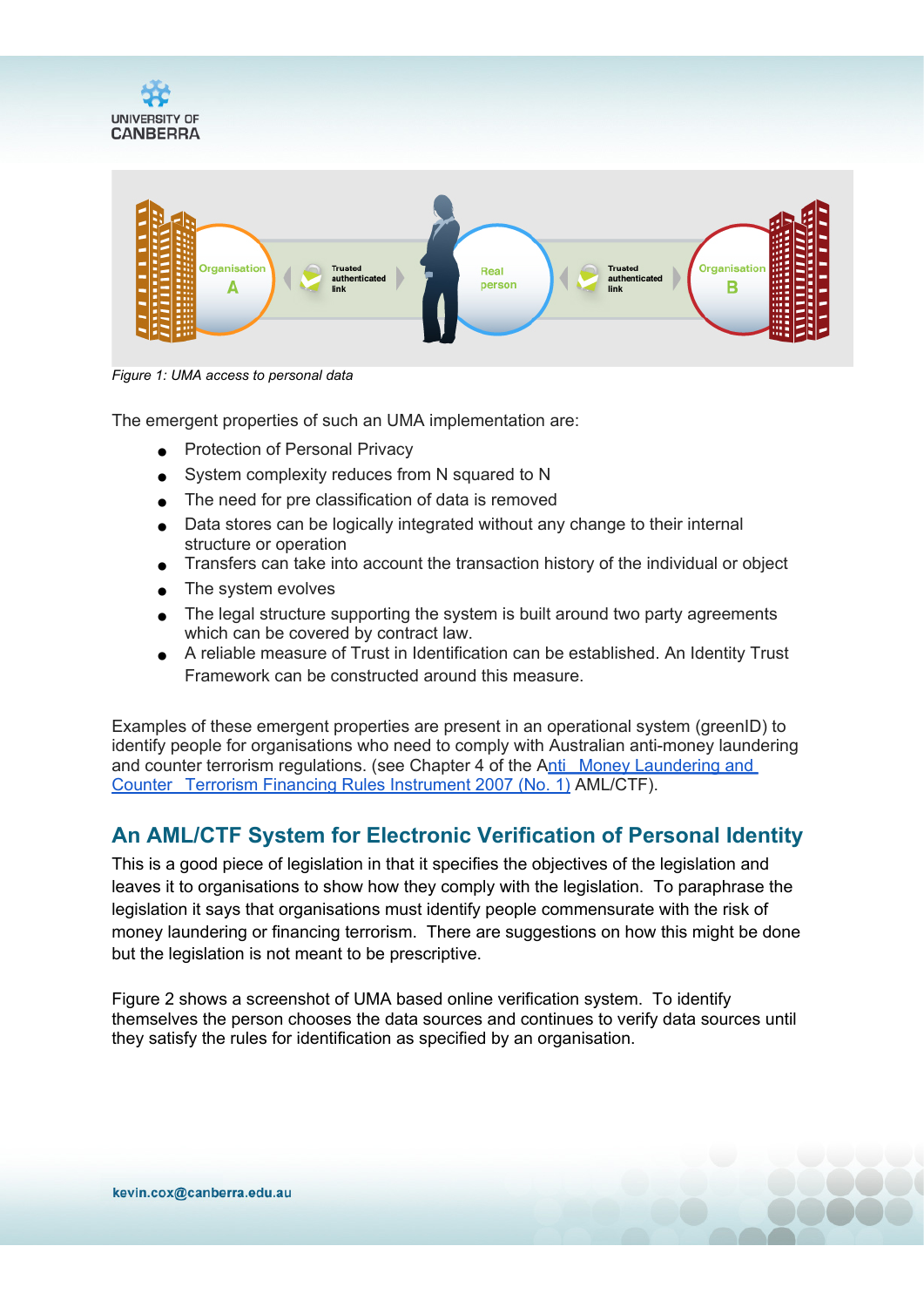

#### **Verify Your Identity**

|                                                                                                       | 33% VERIFIED                                                                                                                                                                                              |
|-------------------------------------------------------------------------------------------------------|-----------------------------------------------------------------------------------------------------------------------------------------------------------------------------------------------------------|
| Select which sources of identification<br>you wish to use from the list below.<br><b>TELL ME MORE</b> | Start entering the details below.<br>Click 'Submit Details' after each source is entered.                                                                                                                 |
| Driver's licence number<br>Select your State (<br>$\bullet$                                           | <b>Australian Electoral Roll</b><br>$\times$                                                                                                                                                              |
| $\bullet$<br><b>Phone Book</b><br><b>Australian Electoral Roll</b>                                    | Please verify that the details below match those under which you're<br>enrolled to vote so we can confirm your Electoral Roll details with the<br><b>TELL ME MORE</b><br>Australian Electoral Commission. |
| 0<br><b>Australian Passport</b>                                                                       | * MANDATORY FIELD                                                                                                                                                                                         |
| $\bullet$<br><b>Medicare Card</b>                                                                     | Given names *<br>Middle names<br>Surname *                                                                                                                                                                |
| 0<br>Medibank Private Health Insurance                                                                | iohn<br>citizen<br>james                                                                                                                                                                                  |
| 0<br><b>Employment Visa (Foreign Passport)</b>                                                        | <b>Flat number</b><br>Street number *<br>Street name *<br>Street type                                                                                                                                     |
| Ø<br>Verify by uploading a document                                                                   | 3<br>÷<br><b>Street</b><br>main                                                                                                                                                                           |
| A Having trouble completing your<br>verification?<br><b>VIEW OPTIONS</b>                              | Suburb *<br>State *<br>$\pmb{\div}$<br><b>NSW</b><br>sydney<br>□ I have read and accepted Australian Electoral Commission's privacy statement. [27]<br><b>SUBMIT DETAILS</b>                              |
|                                                                                                       |                                                                                                                                                                                                           |

#### greenidr

Figure 2: Example screen from the greenID UMA based online ID verification system, where an individual is part*way through verifying their identity.*

Once the person has verified their identity the fact that they have a verified identity is transferred to the requesting party. There is no need to transfer anything other than the unique identifier the requesting party has assigned to the individual and the fact of verification.

### **Protection of Personal Privacy**

Any system that reveals private or personal information to another party, without their consent, automatically compromises privacy. The person with the private information has to promise not to share it and put in place systems to protect the private information. Protecting data is expensive.

With UMA systems personal data is only revealed if required. When UMA systems are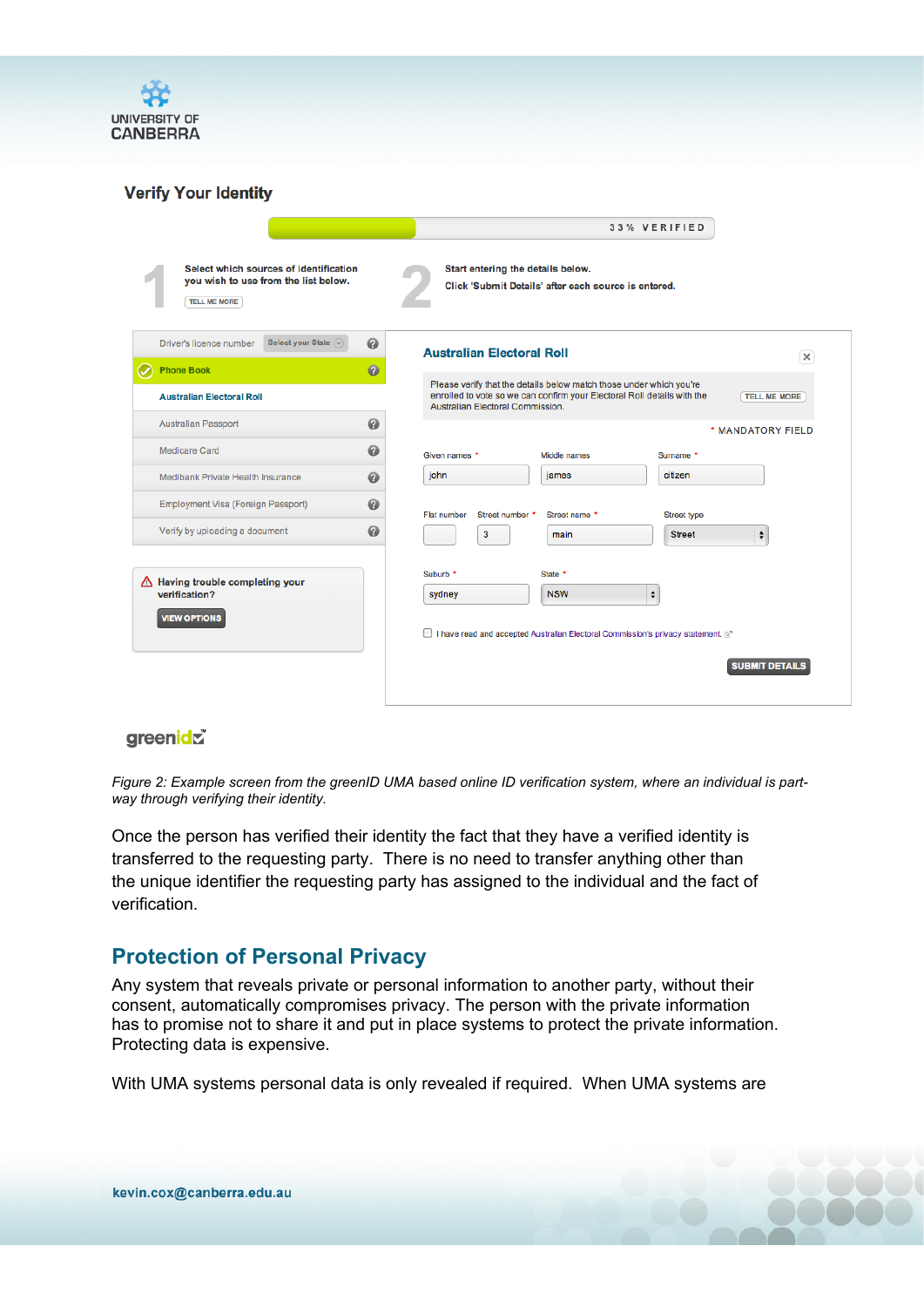

widely used it is expected that less personal data will be kept in fewer places and some data, such as a verified biometrics, will only be kept on physical devices owned and controlled by the person.

In many transaction systems the only information that is needed by the requesting party is the verification status. It is expected that, as UMA becomes more widespread, systems will change so that personal data is only stored once in the originating system.

# **System Complexity**

If personal data can be moved between organisations then the graph of interactions is complex as any organisation can interact with any other organisation.



Figure 3: The complexity of a non-user-centric UMA system is demonstrated by the number of linkages required *between each organisation*

If all movement of personal data is through the individual, the complexity as measured by the number of pathways is significantly reduced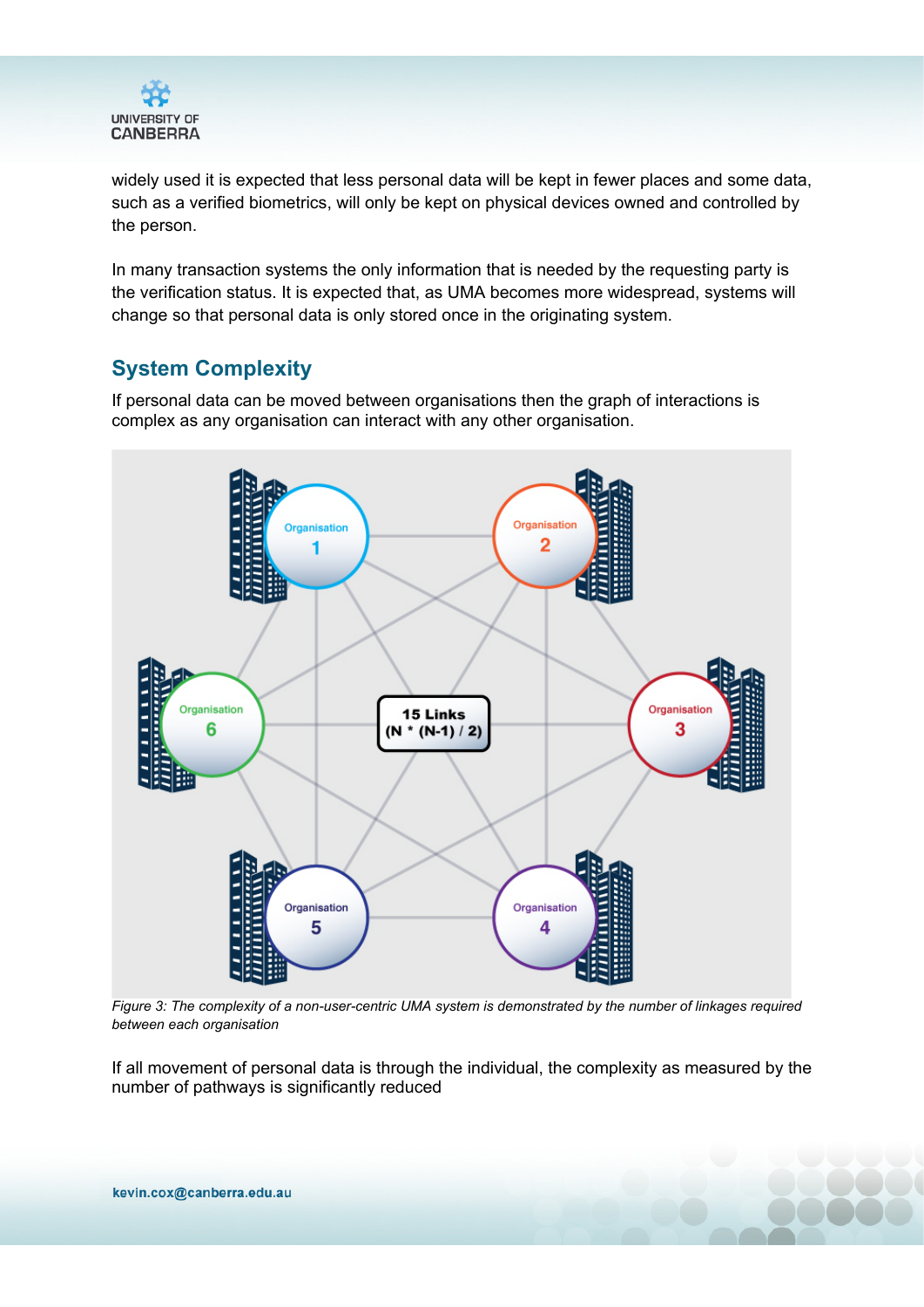



*Figure 4: The simplicity of a user-centric UMA system is demonstrated by the reduced number of linkages required.*

Once there are large numbers of organisations dealing with the same group of individuals the complexity of the organisation to organisation communication is of order N squared compared to the complexity N when personal information goes through the individual.

### **Classification of Data when Needed**

When information is shared it is necessary for both sides to a transfer of information to agree on the meaning of information. This is typically achieved with a data classification system involving a thesaurus and each piece of information being defined and tagged with a classification. This approach to sharing of information is expensive and inaccurate.

If all transmitted personal information is passed via the individual concerned then the translation from one system to another can be performed at the time of transmission. If there is a common system used by all individuals then this automatically makes for a common translation mechanism. This is possible with today's communications and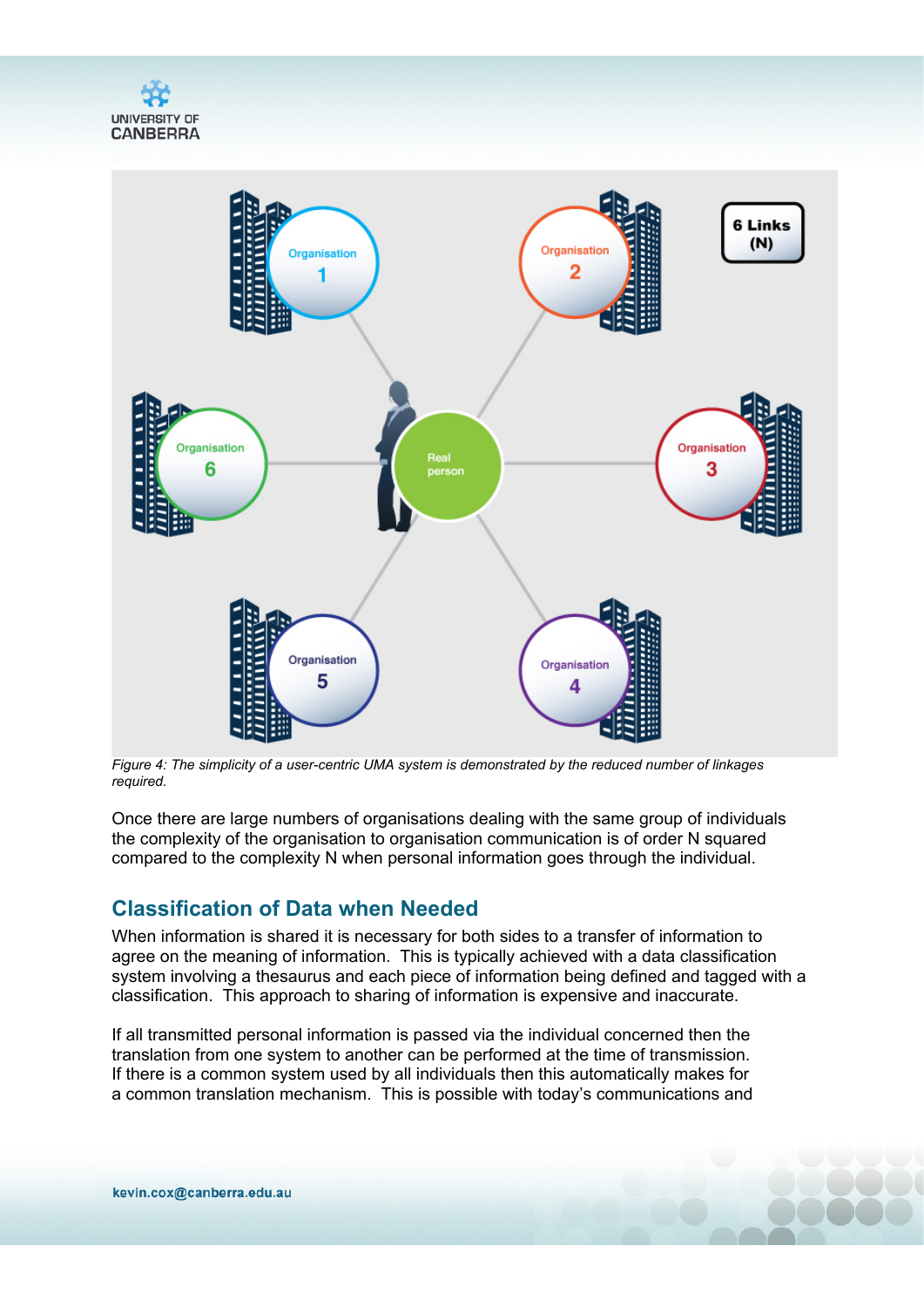

computing power.

# **Data Systems integration without change**

One of major barriers to implementation of sharing of data is the need for existing systems to change. For example, the introduction of a common id number for all health related matters is a significant barrier to deployment because existing systems have to be changed to incorporate another ID.

Using the approach of data always going via the individual means that existing systems do not have to change. They will need to be able to expose data and to consume data but internally the systems remain as they are. An example is when two organisations merge and there are efficiencies to be gained by getting a single view of a customer who has relationships with both organisations. With a UMA approach the existing systems can remain the same and integration can be built on top of these systems.

## **Transfers with Context**

Transfer with context is the idea that, when information is transferred from one organisation to another via an individual, information from previous transactions (or context) can be used to assist in the translation of information. An example of the practical use is that if two transfers of information are initiated by an individual from physically separated locations, at about the same time, then one or other of the transactions may be bogus.

## **Change through Evolution not Revolution**

If we have a system of always involving the individual in all transfers of information then it is possible for it to change in small steps or evolve. We can change the system individual by individual rather than requiring changes to occur for everyone at the same time. For example, if a government decided to change the tax laws they have to change the laws so that they apply throughout society even though the laws only applied to a particular group of individuals. Instead of global changes, the rules for particular individuals can be incorporated in the transfer rules person by person.

### **Legal Structures with Individual Contracts**

The legal structure for transfers via individuals is established with agreements between a person and a single organisation or entity. There is no need to get agreement across multiple organisations before implementing a system. People and organisations can join one by one when convenient and each with different rules. This approach leads to a simplification of the legal framework because it is built on top of two party contracts.

# **Measuring Trust**

Measuring trust can be achieved by measuring the number of times individual contracts are broken by either party and comparing it to the number of times trust is not broken. To